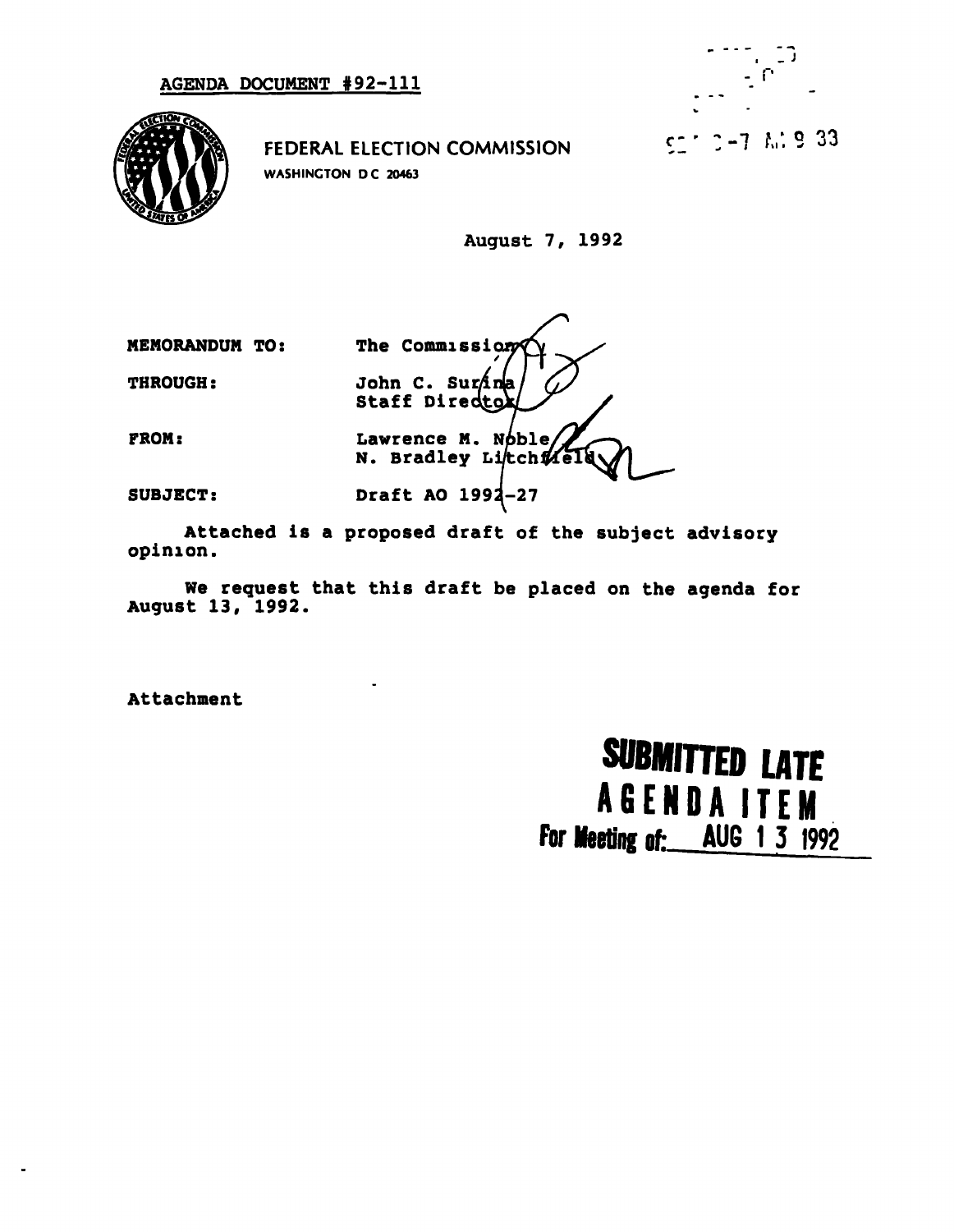4 Jan Witold Baran Wiley, Rein & Fielding 5 1776 K Street, N.W. Washington, D.C. 20006



Dear Mr. Baran:

This responds to your letters dated July 7 and July 15, 1992, concerning application of the Federal Election Campaign Act of 1971, as amended, and Commission regulations to a proposed retroactive allocation of certain fundraising costs by the National Republican Senatorial Committee ["NRSC"].

Commission rules at 11 CFR  $106.5(a)(2)(ii)$  require political committees that make disbursements in connection with both Federal and non-federal elections to allocate expenses for

the direct costs of fundraising programs or events, 17 including disbursements for solicitation of funds and for planning and administration of actual 18 fundraising events, where Federal and non-federal funds are collected by one committee through the 19 program or event.

20 Senate and House campaign committees allocate these 21 costs according to the funds received method, 11 CFR  $22$  106.5(c)(3), (f); and report these transactions pursuant to  $23$  | 11 CFR 104.10(b)(2). The allocation rules and reporting 24 requirements became effective on January 1, 1991.

25 You explain that, on the date these rules became effec-26 tive, the NRSC did not have an accounting and reporting 27 system in place that could accommodate the new allocation and 28 reporting requirements. Such a system was implemented on

2

1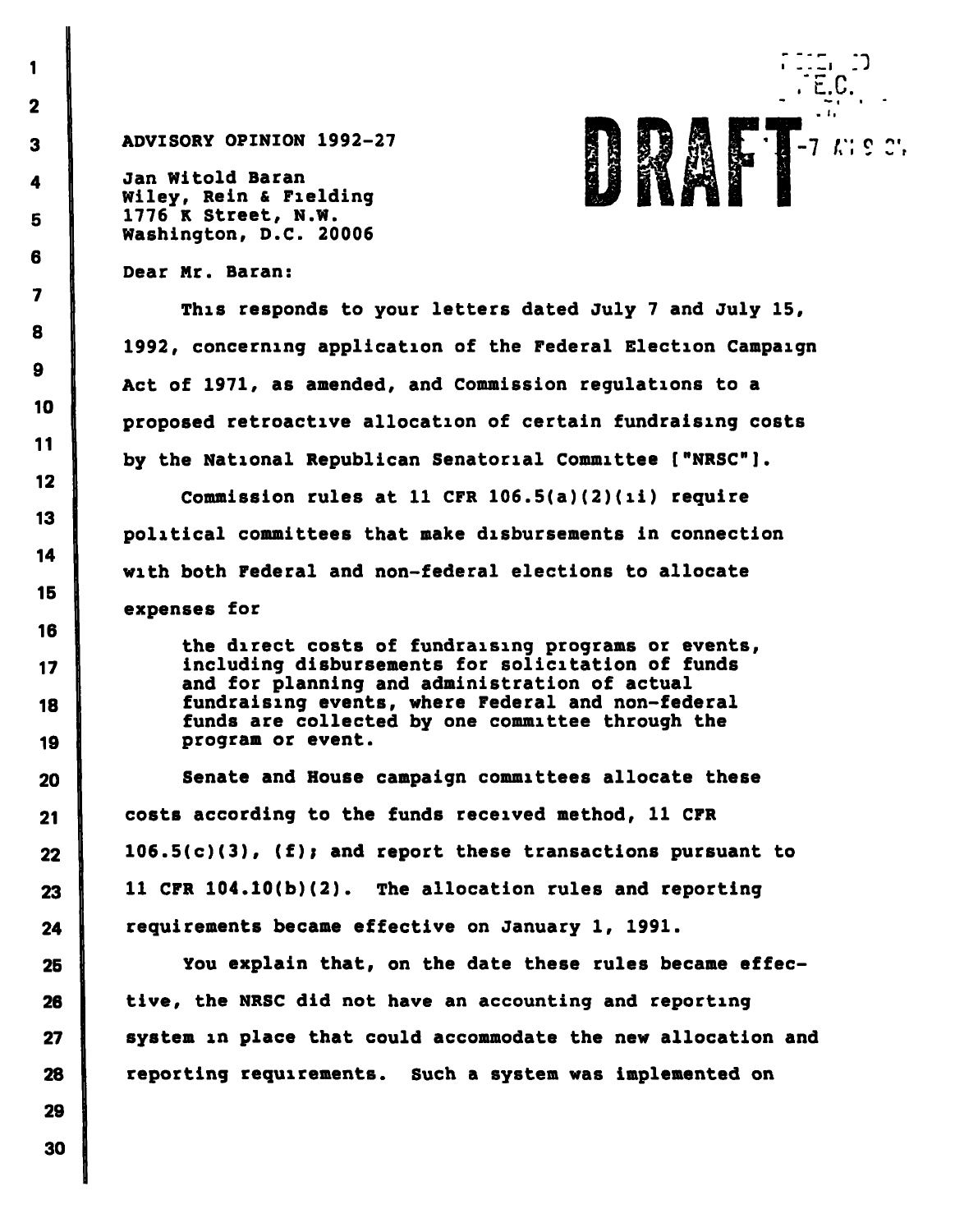1 AO 1992-27 Page 2

3 March 1, 1992; and the NRSC has been allocating its fund-4 | raising expenditures since that time. The NRSC would now 5 like to retroactively allocate the fundraising expenditures  $6$  | covered by 11 CFR 106.5(a)(2)(ii) for the period January 1, 7 | 1991, through February 29, 1992 (the "adjustment period").

8 **Was a Set in Setup 2** You state that these costs include salaries and benefits g attributable solely to fundraising, and that the NRSC's 10 **Tecords distinguish between fundraising expenses and** 11 | administrative or other expenses. Your request covers two 12 types of fundraising, both of which raise funds for both 13 Federal and non-federal candidates: direct mail that 14 contains purely fundraising messages; and major donor 15 | programs, such as the NRSC Trust and Round Table, which are 16 event-oriented, 100% fundraising programs. Your request does 17 not encompass joint fundraising events conducted pursuant to 18 11 CFR 102.17, but only pure NRSC fundraising events.

19 The NRSC is free to pay all of its fundraising expenses  $20$  from its Federal account. See 11 CFR 106.5(a)(1). However, 21 you state that the NRSC did this only because it did not have  $22$  the capacity to allocate these expenditures until March 1 of 23 | this year — it would have allocated this money earlier, had  $24$  the proper accounting and reporting programs been in place.

25 The Commission recognized in Advisory Opinion 1992-2  $26$   $\parallel$  that "the allocation requlations represent significant 27 **Photo revisions to past practice and require a brief period of** 28 adjustment, i.e., the current [1991-92] election cycle, by

2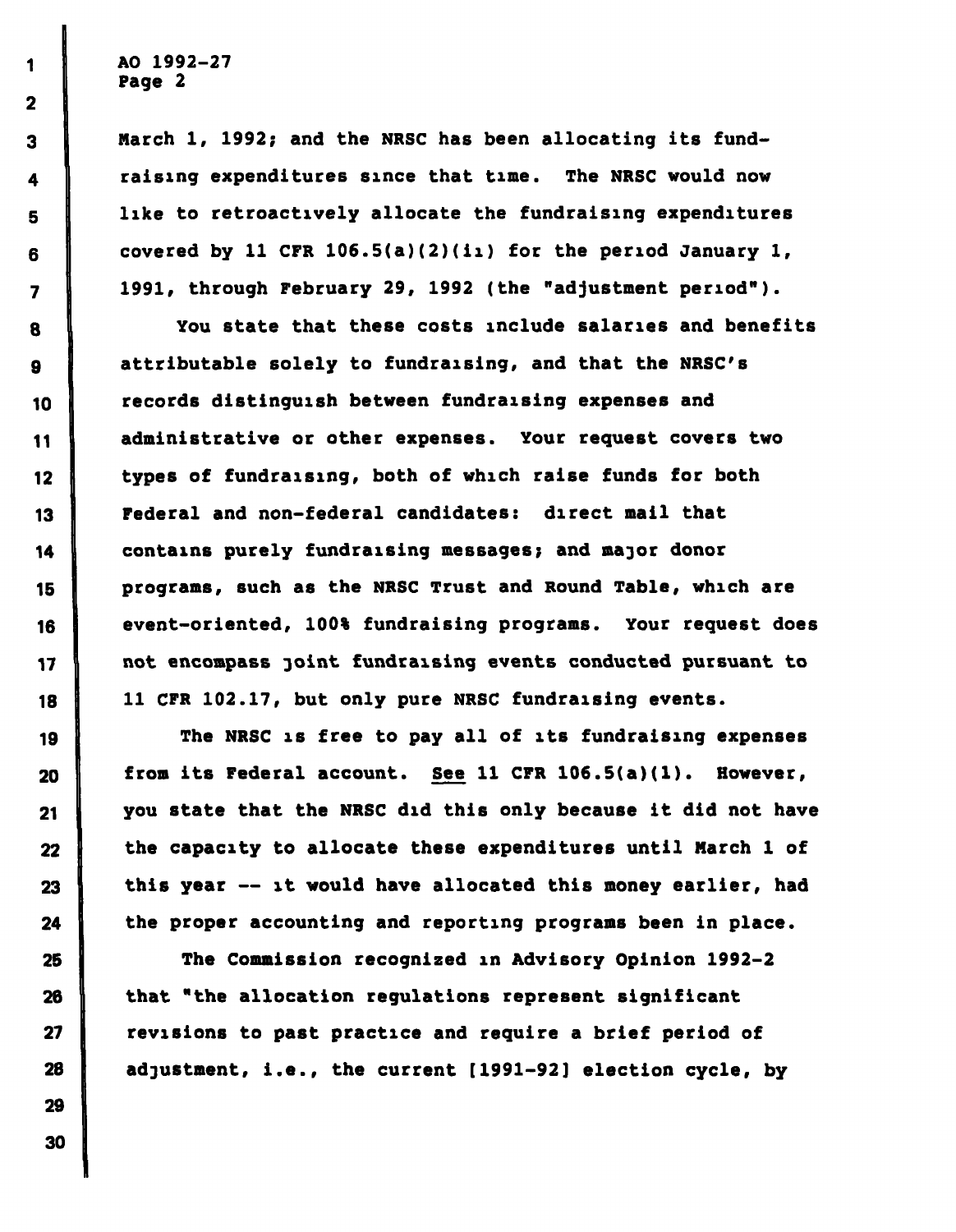1 AO 1992-27 Page 3

3 political committees acting in good faith." In that opinion, 4 | it allowed a national party committee to take expenses that 5 had previously been allocated as administrative expenses and 6 retroactively reallocate them as direct costs of fundraising. 7 Two other opinions permitted retroactive changes in formulae 8 used to allocate administrative costs or the costs of generic g voter drives, after the occurrence of a mistake or an inter-10 vening event. Advisory Opinions 1991-15, 1991-25. In each 11 instance, the requesting committee was given thirty days from  $12$  the date of the advisory opinion to make the necessary 13 reallocations.

14 The Commission concludes that the NRSC may retroactively 15 allocate its fundraising expenditures under 11 CFR 16 |  $106.5(a)(2)(i)$  for the period January 1, 1991, through 17 **February 29, 1992.** The NRSC has a thirty day period from the 18 date of issuance of this opinion to make the necessary 19 allocations, and the allocated amounts must be included in  $20$  the NRSC's next report required to be filed after the 21 **allocations are made.** 

22 The NRSC should include in its report to the Commission 23 an explanatory letter noting the reason for the new 24 allocations and resulting transfers. It should also file new 25 Schedule H2's, H3's, and H4's, relative to each fundraising

2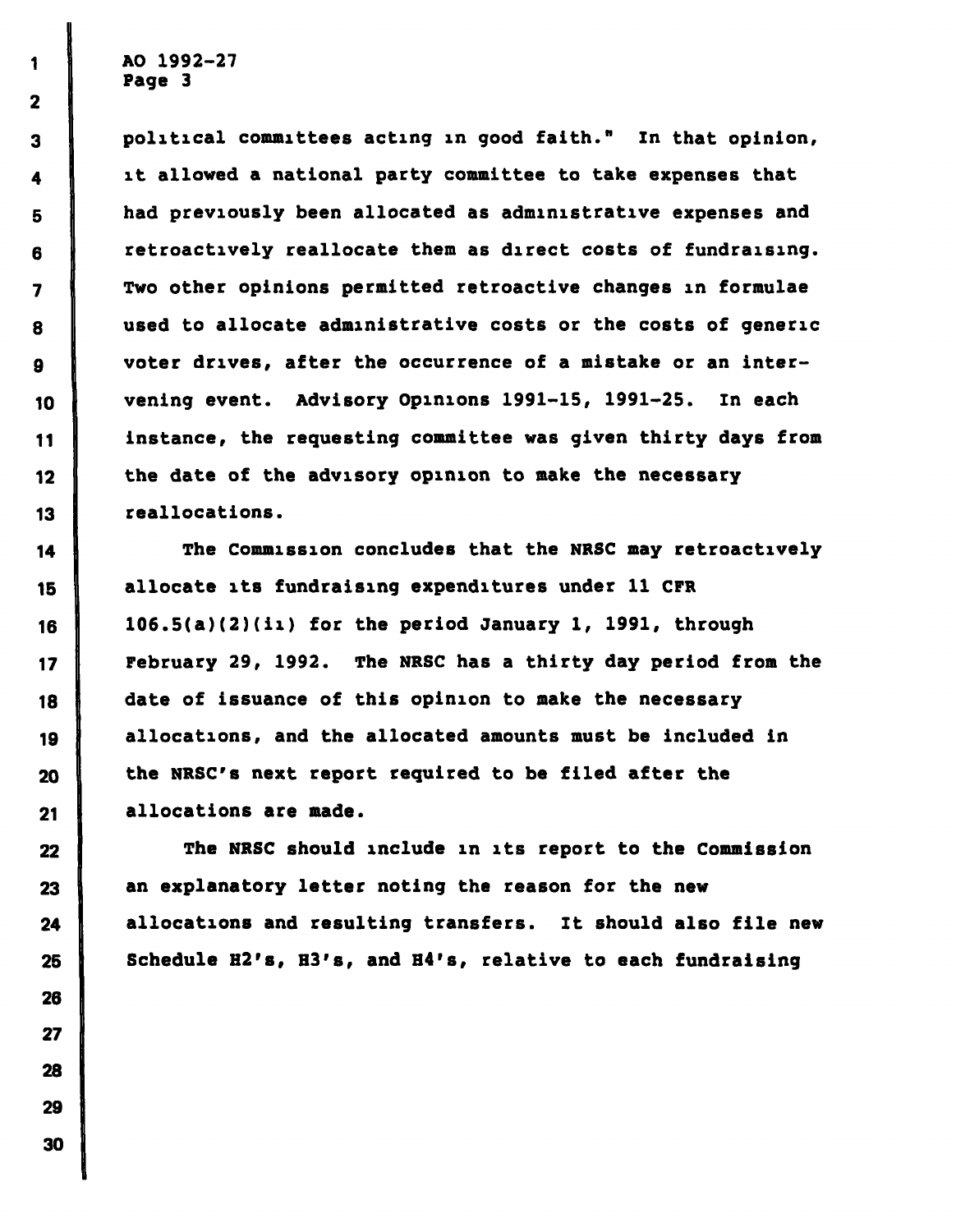I AO 1992-27 Page 4

3 program or event that serves as the basis for these new 4 allocations. $\frac{1}{2}$ 

5 A sample explanatory letter and sample Schedules are 6 attached. Schedule H2 indicates that the newly-reported 7 Federal/non-federal ratios are "new," since this is the first 8 time these have been treated as joint activities.

9 **On the Schedule H4's, instead of listing the "event year** 10 to date" totals, the NRSC may, at its option, provide an II "adjustment period total." That is, it need not provide a 12 year-by-year total for those programs or events for which 13 expenditures were made in both 1991 and 1992. If it chooses 14 this option, the Committee should clearly so note on the 15 pertinent H4's.

16 New information will also be required on the Detailed 17 Summary Page. The NRSC should provide in its explanatory 18 letter the total figure the non-federal account has underpaid 19 the Federal account, and reflect the transfer on line 18 of  $20$  the Detailed Summary Page. This will require a comparable 21 adjustment on line 19, "Total Receipts."

22 In addition, the NRSC has previously reported these 23 expenditures on line  $21(b)$ , "Other Federal Operating 24 Expenditures." The fundraising expenses being allocated 25 should now be subtracted from this total and added, broken

 $27$   $\frac{1}{\sqrt{2}}$  These will be new, rather than revised, R schedules, because the expenditures involved have not formerly been 28 allocated. Until now, they have been reported as operating expenditures itemized on Schedule B.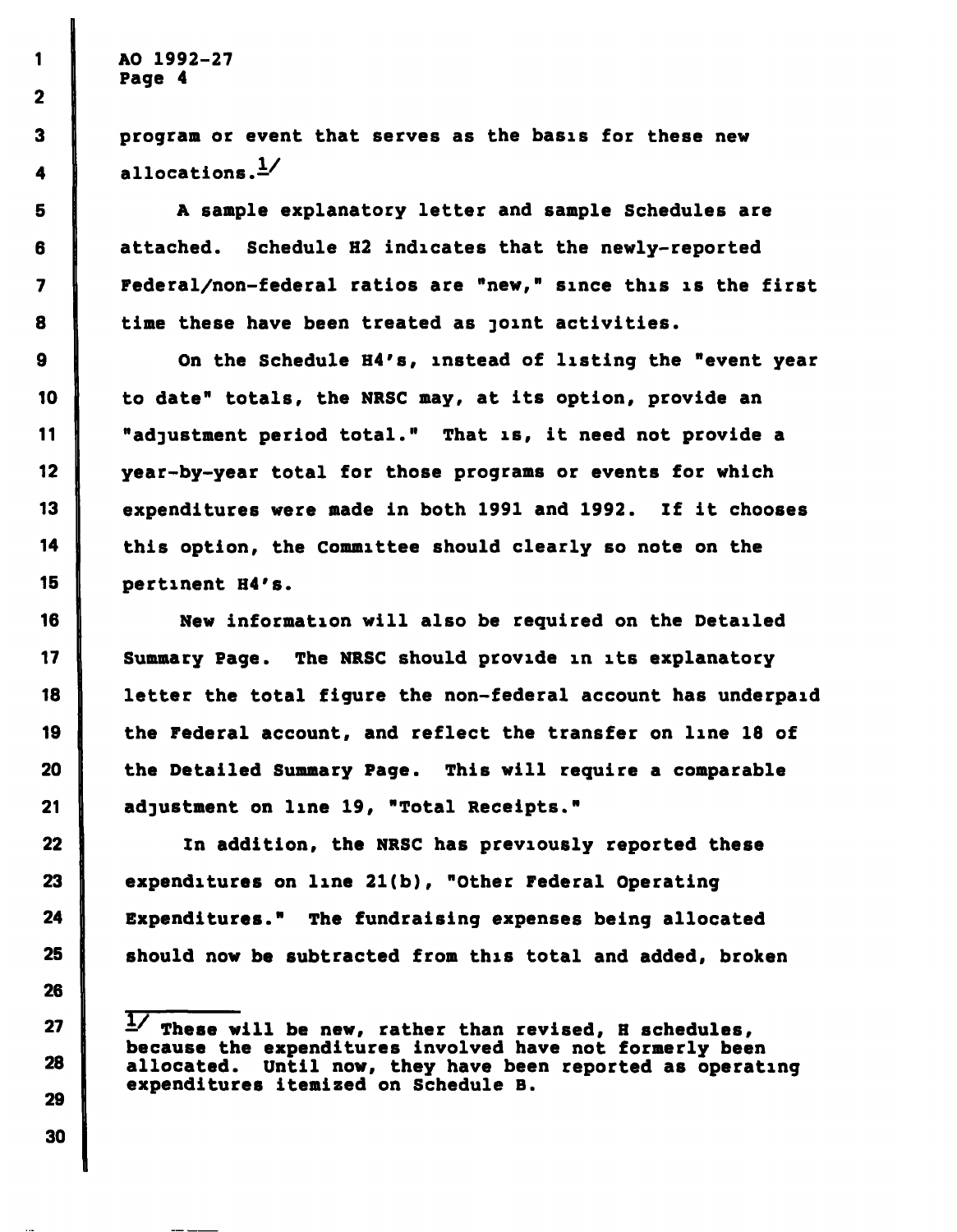AO 1992-27  $\mathbf{1}$ Page 5  $\overline{2}$  $\overline{\mathbf{3}}$ down into the Federal and non-Federal shares, on lines 21(a)(i) and (ii).  $\overline{\mathbf{4}}$ This response constitutes an advisory opinion concerning 5 application of the Act, or regulations prescribed by the 6  $\overline{\mathbf{z}}$ Commission, to the specific transaction or activity set forth in your request. See 2 U.S.C. S437f. 8  $\mathbf{9}$ Sincerely,  $10$ Joan D. Aikens Chairman for the  $11$ Federal Election Commission  $12$ Attachments  $13$ Enclosures (AO's 1991-15, 1991-25, and 1992-2) $14$ 15 16  $17$ 18 19 20  $21$  $22$ 23 24 25 26  $27$ 28 29 30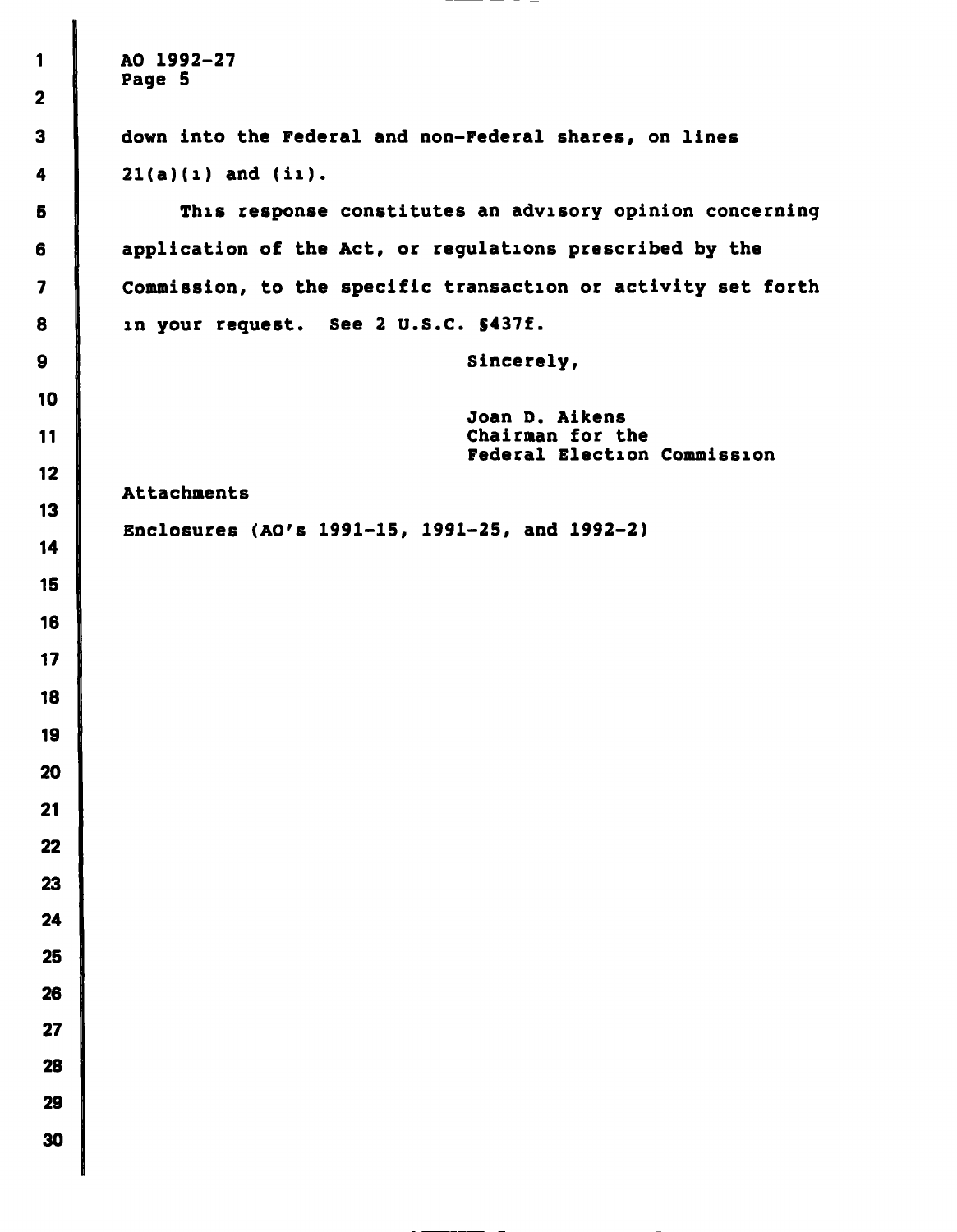Attachment to AO 1992-27

#### EXPLANATORY LETTER

TO: Federal Election Commission Reports Analysis Division

FROM: National Republican Senatorial Committee

RE: Adjustments in Accordance with AO 1992-27

The NRSC is submitting Schedules H2, H3, and H4 for joint fundraising expenses for the period January i, 1991, through February 29, 1992, as authorized by Advisory Opinion 1992-27. These expenses were originally paid 100% from the Federal account.

The total amount transferred from the non-federal to the Federal account as a result of these new allocations is  $\mathsf{s}$  .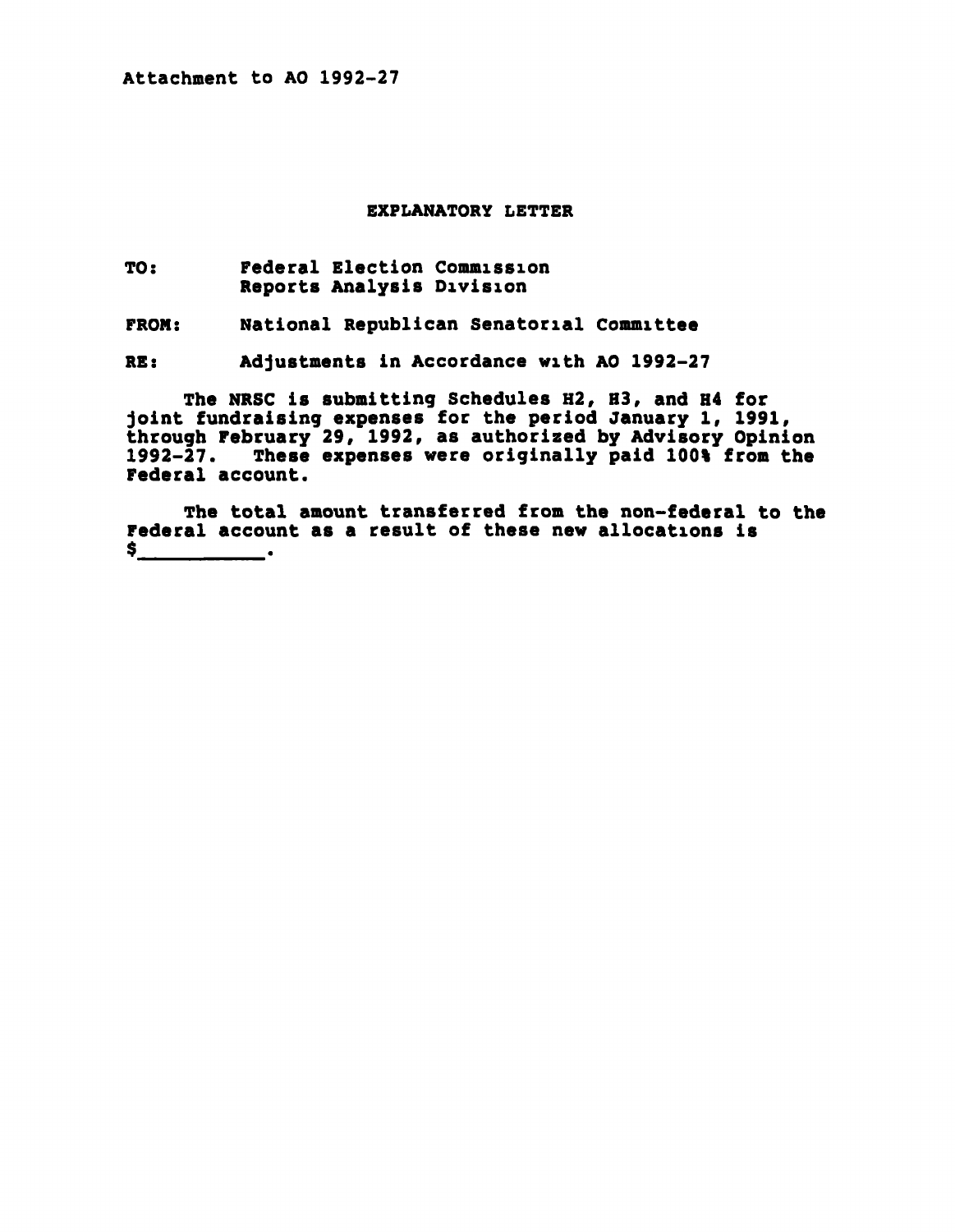#### ALLOCATION RATIOS

NAME OF COMMITTEE

#### National Republican Senatorial Committee

#### ALLOCATION RATIOS FOR INDIVIDUAL FUNDRAISING EVENTS, EXEMPT ACTIVITIES, AND SHARED DIRECT CANDIDATE SUPPORT APPEARING ON THIS REPORT

Methods of allocation

1 FUNDRAISING activities are allocated using the "funds received method" where the federal proportion of expenses must equal the federal proportion of monies raised

II EXEMPT activities are allocated using the "time and space method" where the federal proportion of disbursements is based on the proportion of time or space devoted to federal candidates

III Shared DIRECT CANDIDATE support activities are allocated according to benefit expected to be derived, where the federal proportion of disbursements is based on the benefit derived by federal candidates from the activity

| NAME OF ACTIVITY OR EVENT                                                                                                                                                                                   | <b>FEDERAL %</b> | <b>NON FEDERAL %</b> |
|-------------------------------------------------------------------------------------------------------------------------------------------------------------------------------------------------------------|------------------|----------------------|
| Eagle Fundraising Letter<br>ACTIVITY IS <b>25 FUNDRAISING C EXEMPT C DIRECT CANDIDATE SUPPORT</b><br>$\mathbf{\Sigma}$ NEW $\square$ REVISED $\square$ SAME AS PREVIOUSLY REPORTED<br>CHECK IF THE RATIO IS | 70               | 30                   |
| NAME OF ACTIVITY OR EVENT                                                                                                                                                                                   | <b>FEDERAL %</b> | NON FEDERAL %        |
| Chairman's Gala                                                                                                                                                                                             | 80               | 20                   |
| <b>A FUNDRAISING C EXEMPT COIRECT CANDIDATE SUPPORT</b><br><b>ACTIVITY IS</b><br>CHECK IF THE RATIO IS <b>NEW</b> □ REVISED<br><b>E SAME AS PREVIOUSLY REPORTED</b>                                         |                  |                      |
| NAME OF ACTIVITY OR EVENT                                                                                                                                                                                   | <b>FEDERAL %</b> | NON FEDERAL %        |
| ACTIVITY IS C FUNDRAISING C EXEMPT C DIRECT CANDIDATE SUPPORT<br>CHECK IF THE RATIO IS $\Box$ NEW<br><b>C REVISED</b><br><b>E SAME AS PREVIOUSLY REPORTED</b>                                               |                  |                      |
| NAME OF ACTIVITY OR EVENT                                                                                                                                                                                   | <b>FEDERAL %</b> | NON FEDERAL %        |
| C EXEMPT CONFIDENT CANDIDATE SUPPORT<br><b>ACTIVITY IS CIRUNDRAISING</b><br>CHECK IF THE RATIO IS $\Box$ NEW $\Box$ REVISED $\Box$ SAME AS PREVIOUSLY REPORTED                                              |                  |                      |
| NAME OF ACTIVITY OR EVENT                                                                                                                                                                                   | <b>FEDERAL %</b> | <b>NON FEDERAL %</b> |
| ACTIVITY IS CEUNDRAISING CEXEMPT CORRECT CANDIDATE SUPPORT<br><b>E SAME AS PREVIOUSLY REPORTED</b><br>$\Box$ NEW<br><b>C REVISED</b><br>CHECK IF THE RATIO IS                                               |                  |                      |
| NAME OF ACTIVITY OR EVENT                                                                                                                                                                                   | <b>FEDERAL %</b> | <b>NON FEDERAL %</b> |
| <b>E FUNDRAISING EXEMPT E DIRECT CANDIDATE SUPPORT</b><br><b>ACTIVITY IS</b><br>CHECK IF THE RATIO IS $\Box$ NEW $\Box$ REVISED $\Box$ SAME AS PREVIOUSLY REPORTED                                          |                  |                      |
| NAME OF ACTIVITY OR EVENT                                                                                                                                                                                   | <b>FEDERAL %</b> | NON FEDERAL %        |
| <b>EXEMPT EXEMPT EXEMPT CONDIDATE SUPPORT</b><br><b>ACTIVITY IS CONDRAISING</b><br>CHECK IF THE RATIO IS $\Box$ NEW<br>T REVISED T SAME AS PREVIOUSLY REPORTED                                              |                  |                      |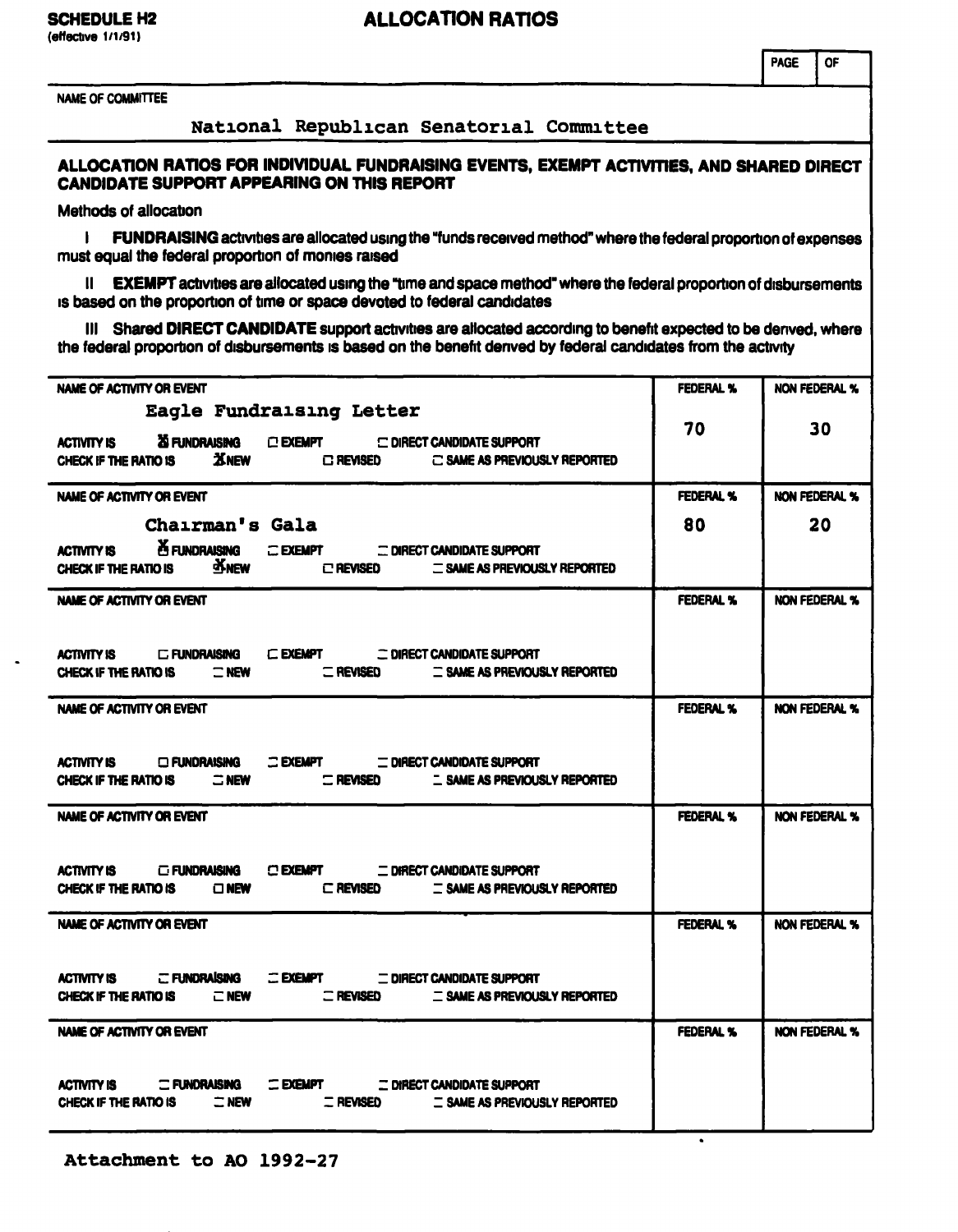# TO ANGEE DO EDOM

| <b>RECEIPT SCHEDULE H3</b><br>(effective 1/1/91)                                                                               | <b>TRANSFERS FROM</b><br><b>NON-FEDERAL ACCOUNTS</b> |                                       |                         |                                              |   | <b>PAGE</b><br>loF                 |
|--------------------------------------------------------------------------------------------------------------------------------|------------------------------------------------------|---------------------------------------|-------------------------|----------------------------------------------|---|------------------------------------|
| Amounts transferred pursuant to AO 1992-27                                                                                     |                                                      |                                       |                         |                                              |   | FOR LINE 18                        |
| <b>NAME OF COMMITTEE</b>                                                                                                       |                                                      |                                       |                         |                                              |   | TOTAL AMOUNT<br><b>TRANSFERRED</b> |
| National Republican Senatorial Committee                                                                                       |                                                      |                                       |                         |                                              |   |                                    |
| NAME OF ACCOUNT                                                                                                                |                                                      |                                       | DATE OF RECEIPT         |                                              | S |                                    |
| non-Federal account                                                                                                            |                                                      | <b>BREAKDOWN OF TRANSFER RECEIVED</b> |                         | 0/00/92                                      |   | חחה חד                             |
|                                                                                                                                | <b>ADMIN /VOTER</b>                                  | <b>DIRECT FUND</b>                    |                         | <b>FXFMPT</b>                                |   |                                    |
|                                                                                                                                |                                                      |                                       |                         |                                              |   |                                    |
| <b>Total Administrative/Voter Drive</b><br>ij,                                                                                 |                                                      |                                       |                         |                                              |   |                                    |
| Direct Fundraising (List Events-Amount for Each)<br>N)                                                                         |                                                      |                                       |                         |                                              |   |                                    |
| a)<br>Eagle Fundraising Lett .<br>Chairman's Gala<br>Ы                                                                         |                                                      |                                       |                         |                                              |   |                                    |
| C)<br><u>etc.</u>                                                                                                              |                                                      |                                       |                         |                                              |   |                                    |
| Œ                                                                                                                              |                                                      |                                       |                         |                                              |   |                                    |
| e) Total Amount Transferred For Direct Fundraising                                                                             |                                                      |                                       |                         |                                              |   |                                    |
| <b>Exempt Activity/Direct Candidate Support</b><br>m)                                                                          |                                                      |                                       |                         |                                              |   |                                    |
| (List Events-Amount For Each)                                                                                                  |                                                      | $\blacksquare$                        |                         |                                              |   |                                    |
| a)<br>the control of the control of the control of the control of the control of the control of<br>b)                          |                                                      |                                       |                         |                                              |   |                                    |
| C)                                                                                                                             |                                                      |                                       |                         |                                              |   |                                    |
| œ<br>e) Total Amount Transferred For Exempt Activity/Direct                                                                    |                                                      |                                       |                         |                                              |   |                                    |
| <b>Candidate Support</b>                                                                                                       |                                                      |                                       |                         |                                              |   |                                    |
| <b>NAME OF ACCOUNT</b>                                                                                                         |                                                      |                                       | DATE OF RECEPT          |                                              | Ŝ |                                    |
|                                                                                                                                |                                                      |                                       |                         |                                              |   |                                    |
|                                                                                                                                |                                                      | <b>BREAKDOWN OF TRANSFER RECEIVED</b> |                         |                                              |   |                                    |
|                                                                                                                                | <b>ADMINUVOTER</b><br><b>DRIVE AMOUNT</b>            | DIRECT FUND-                          | <b>RAISING AMOUNT  </b> | <b>EXEMPT</b><br><b>ACTIVITY/DIRECT</b><br>п |   |                                    |
| Total Administrative/Voter Dram<br>A.                                                                                          |                                                      |                                       |                         |                                              |   |                                    |
| Drect Fundraleing (List Events-Amount for Each)<br>m                                                                           |                                                      |                                       |                         |                                              |   |                                    |
| a)                                                                                                                             |                                                      |                                       |                         |                                              |   |                                    |
| b)                                                                                                                             |                                                      |                                       |                         |                                              |   |                                    |
| d<br>ø                                                                                                                         |                                                      |                                       |                         |                                              |   |                                    |
| e) Total Amount Transferred For Direct Fundraleing                                                                             |                                                      |                                       |                         |                                              | п |                                    |
| <b>Exempt Activity/Direct Candidate Support</b><br>W)                                                                          |                                                      |                                       |                         |                                              |   |                                    |
| (List Events-Amount For Each)                                                                                                  |                                                      |                                       |                         |                                              |   |                                    |
| .<br>2006 - Marie School and The Company and The Company and The Company and The Company and The Company and The Co<br>U<br>b) |                                                      |                                       |                         |                                              |   |                                    |
| d                                                                                                                              |                                                      |                                       |                         |                                              |   |                                    |
| đ<br>e) Total Amount Transferred For Exempt Activity/Direct<br><b>Candidate Support </b>                                       |                                                      |                                       |                         |                                              |   |                                    |
|                                                                                                                                |                                                      | . .                                   |                         |                                              |   |                                    |
|                                                                                                                                | <b>ADMIN./VOTER</b><br><b>DRIVE AMOUNT</b>           | DIRECT FUND-<br><b>RAISING AMOUNT</b> |                         | <b>EXEMPT</b><br><b>ACTIVITY/DCS</b>         |   |                                    |
| SUBTOTAL THIS PAGE .                                                                                                           |                                                      | 30,000                                |                         |                                              |   |                                    |
| TOTAL THIS PERIOD                                                                                                              |                                                      |                                       |                         |                                              |   |                                    |
|                                                                                                                                |                                                      |                                       |                         |                                              |   |                                    |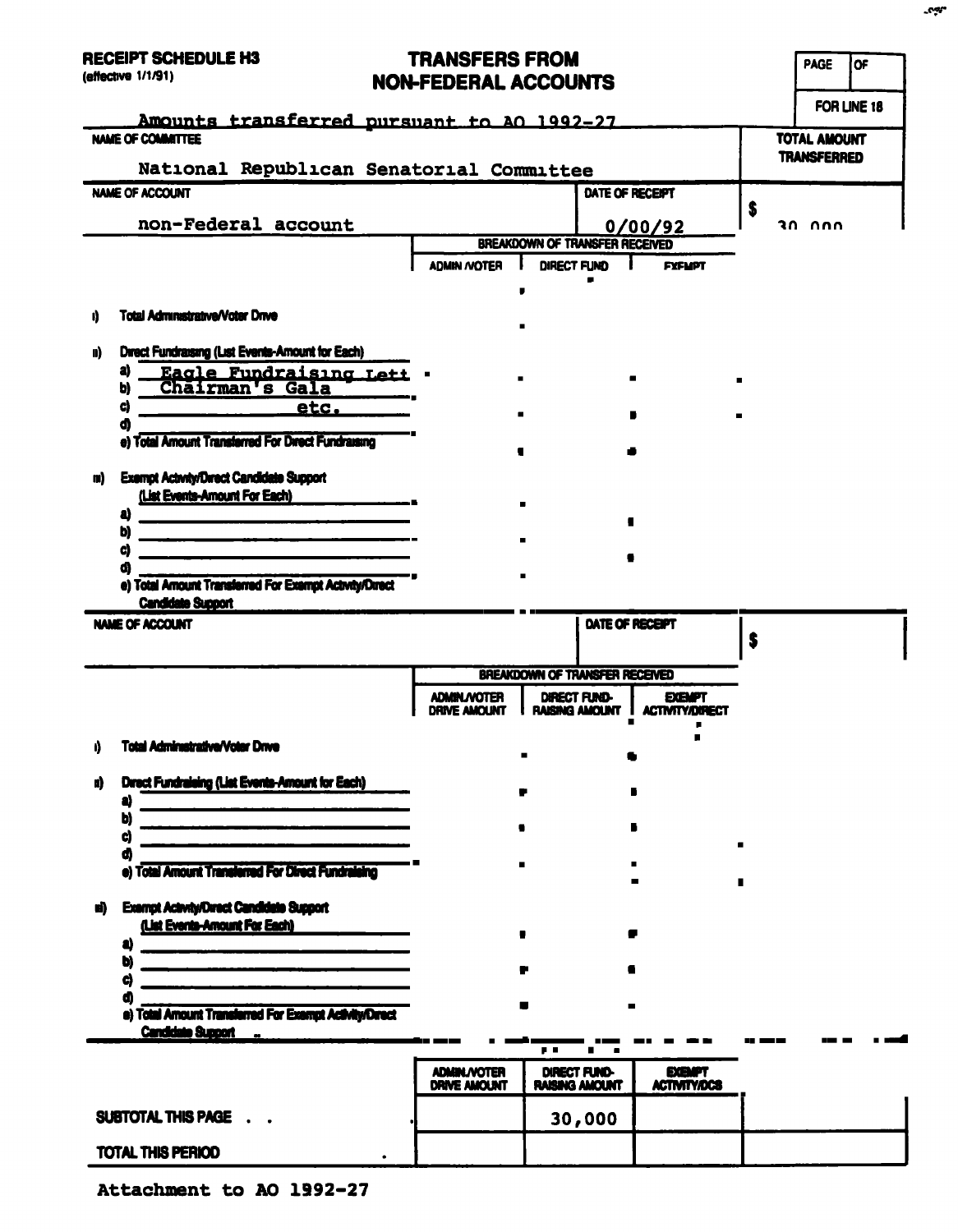

#### INSTRUCTIONS FOR PREPARING RECEIPT SCHEDULE H3 (To Be Used to Show Transfers From Non-Federal Accounts to Federal Accounts For The Purpose of Paying Allocable Expenses)

(effective 1/1/91)

#### WHO MUST FILE

Any political committee that is active in both federal and non-federal elections, and that has established separate federal and non-federal accounts, may either make all payments for shared activity with federally permissible funds, or may allocate expenses for its shared activities between its federal and non-federal accounts, according to specified allocation methods A committee that chooses to allocate shared expenses must pay the bills for those expenses from either its federal account or from a separate allocation account, which is also a federal account subject to the FECA's reporting requirements The committee may transfer funds from its non-federal account to either of these federal accounts, solely for the purpose of paying the nonfederal share of allocable expenses All such transfers must occur not more than 10 days before or 30 days after the payments for which they are intended are made, and must be itemized on Receipt Schedule H3 This Schedule is used only in support of Line 18 of the Detailed Summary Page All other federal account receipts should be itemized, as required, on Schedule A

#### UNE BY LINE INSTRUCTIONS

The committee must enter its full name, the name of the non-federal account from which each transfer is made, and the date and total amount of the transfer in the appropriate blocks

Each transfer from a non-federal account to a federal account may include funds intended to pay for more than one allocable activity Therefore, the committee must indicate on lines i) through iii) the purposes for which each transfer is made, and the amount designated for each such purpose Line I) will list the total amount to be used for administrative expenses and generic voler drive costs, line n) will list the amount to be used for each fundraising event, and line m) will list the amount to be used for each exempt activity or for direct candidate support. Each fundraising event, exempt activity, or activity providing direct candidate support must be identified by the unique title or code assigned to it on the Allocation Ratios Schedule H2.

Subtotals must be computed at the bottom of each page for the transfers numized on that page The Total This Period" for the column "Total Amount Transferred" is carned forward to Line 18 of the Detailed Summary Page

#### **WHEN TO FILE**

Receipt Schedule H3 must be filed for each reporting period in which any funds are transferred from a nonfederal account to a federal account for the purpose of paying the non-federal share of a committee's allocable expenses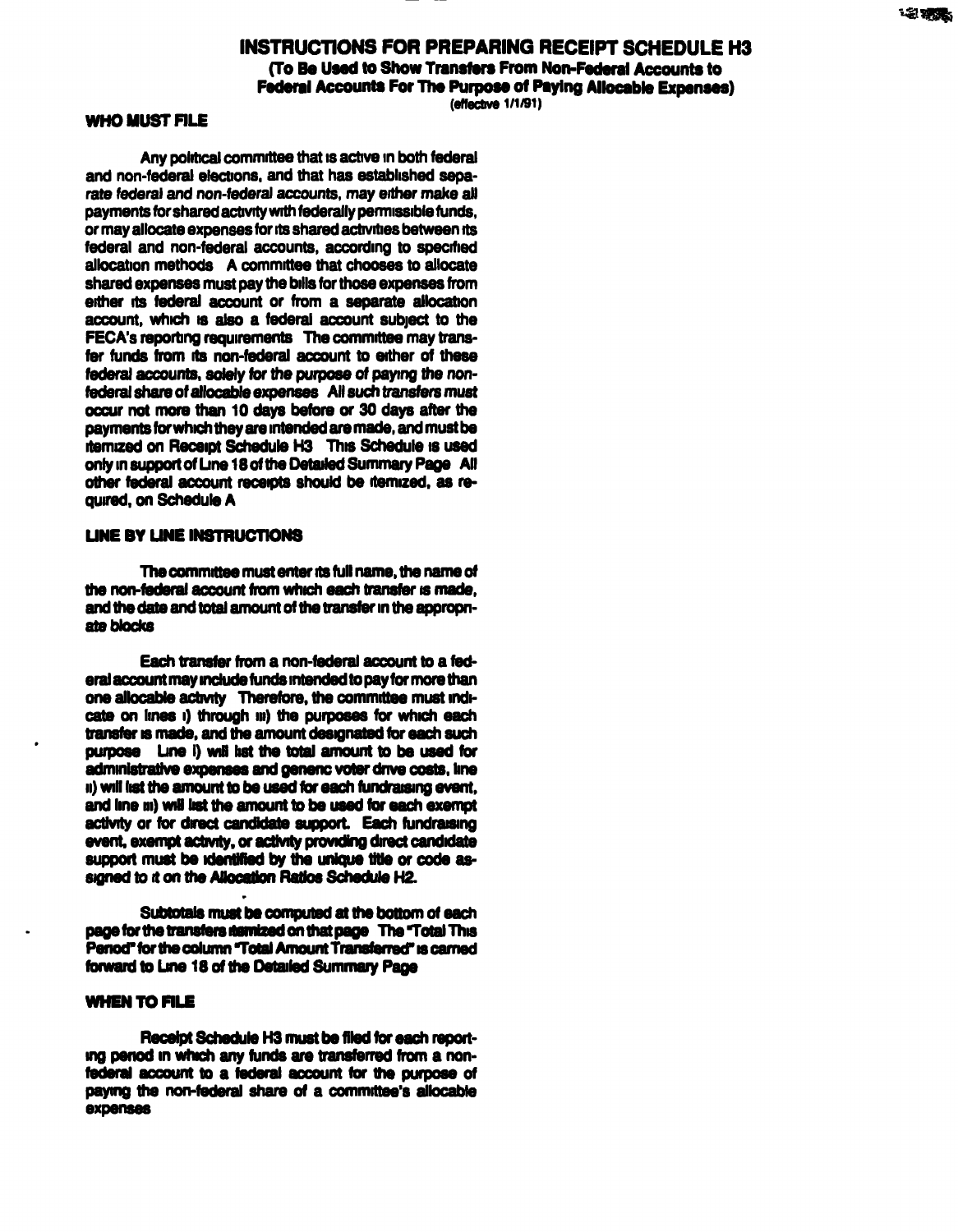(effective 1/1/91)

## JOINT FEDERAL/NON-FEDERAL ACTIVITY SCHEDULE

PAGE OF

FOR LINE 21a

(Attachment to AO 1992-27)

NAME OF COMMITTEE

| National Republican Senatorial Committee                                                             |                                                         |                                  |                     |                      |                             |  |
|------------------------------------------------------------------------------------------------------|---------------------------------------------------------|----------------------------------|---------------------|----------------------|-----------------------------|--|
| A FULL NAME MAILING ADDRESS & ZIP CODE                                                               | <b>PURPOSE/EVENT</b><br>printing/                       | <b>DATE</b>                      | <b>TOTAL AMOUNT</b> | <b>FEDERAL SHARE</b> | NON FEDERAL<br><b>SHARE</b> |  |
| ABC Printers                                                                                         | Eagle                                                   | $1 - 10 - 92$                    | 1,000               | 700                  | 300                         |  |
| 123 Main Street                                                                                      | Fund-                                                   |                                  |                     |                      |                             |  |
| Washington, D.C. 20000                                                                               | raising<br>Letter                                       |                                  |                     |                      |                             |  |
| <b>ENTEGORY</b><br>C ADMINISTRATIVE/VOTER DRIVE                                                      | XI FUNDRAISING                                          | <b>CI EXEMPT</b>                 |                     |                      |                             |  |
| \$3.000<br><b>EVENT YEAR-TO-DATE</b>                                                                 | <b>C DIRECT CANDIDATE SUPPORT</b>                       |                                  |                     |                      |                             |  |
| <b>B FULL NAME, MAILING ADDRESS &amp; ZIP CODE</b>                                                   | <b>PURPOSE/EVENT</b>                                    | <b>DATE</b>                      | <b>TOTAL AMOUNT</b> | <b>FEDERAL SHARE</b> | <b>NON FEDERAL</b>          |  |
|                                                                                                      | food/                                                   |                                  |                     |                      | <b>SHARE</b>                |  |
|                                                                                                      | Chairman'                                               |                                  |                     |                      |                             |  |
| XYZ Caterers                                                                                         | <b>Gala</b>                                             | $1 - 10 - 92$                    | 1,000               | 800                  | 200                         |  |
| 456 Broad St.                                                                                        |                                                         |                                  |                     |                      |                             |  |
| Washington, D.C. 20000                                                                               |                                                         |                                  |                     |                      |                             |  |
| C ADMINISTRATIVE/VOTER DRIVE<br><b>CATEGORY</b><br>3,000                                             | X5 FUNDRAISING                                          | <b>O EXEMPT</b>                  |                     |                      |                             |  |
| <b>EVENT YEAR-TO-DATE</b><br>C FULL NAME MAILING ADDRESS & ZIP CODE                                  | <b>DIRECT CANDIDATE SUPPORT</b><br><b>PURPOSE/EVENT</b> | DATE                             | <b>TOTAL AMOUNT</b> | <b>FEDERAL SHARE</b> | NON-FEDERAL                 |  |
|                                                                                                      |                                                         |                                  |                     |                      | <b>SHARE</b>                |  |
|                                                                                                      |                                                         |                                  |                     |                      |                             |  |
|                                                                                                      |                                                         |                                  |                     |                      |                             |  |
|                                                                                                      |                                                         |                                  |                     |                      |                             |  |
|                                                                                                      |                                                         |                                  |                     |                      |                             |  |
| <b>CATEGORY</b><br><b>ED ADMINISTRATIVE/NOTER DRIVE</b>                                              | <b>ELIMORAISING</b>                                     | <b>TEXEMPT</b>                   |                     |                      |                             |  |
| <b>EVENT YEAR-TO-DATE</b>                                                                            | <b>G DIRECT CANDIDATE SUPPORT</b>                       |                                  |                     |                      |                             |  |
| <b>D FULL NAME, MAILING ADDRESS &amp; ZIP CODE</b>                                                   | <b>PURPOSE/EVENT</b>                                    | DATE                             | <b>TOTAL AMOUNT</b> | <b>FEDERAL SHARE</b> | <b>NON-FEDERAL</b>          |  |
|                                                                                                      |                                                         |                                  |                     |                      | <b>SHARE</b>                |  |
|                                                                                                      |                                                         |                                  |                     |                      |                             |  |
|                                                                                                      |                                                         |                                  |                     |                      |                             |  |
|                                                                                                      |                                                         |                                  |                     |                      |                             |  |
| <b>CATEGORY</b><br><b>DI ADMINISTRATIVE/VOTER DRIVE</b>                                              | <b>C FUNDRAISING</b>                                    | <b>EXEMPT</b>                    |                     |                      |                             |  |
| <b>EVENT YEAR-TO-DATE</b>                                                                            |                                                         | <b>DIRECT CANDIDATE SUPPORT</b>  |                     |                      |                             |  |
| E FULL NAME. MAILING ADDRESS & ZIP CODE                                                              | <b>PURPOBE/EVENT</b>                                    | <b>DATE</b>                      | <b>TOTAL AMOUNT</b> | <b>FEDERAL SHARE</b> | <b>NON-FEDERAL</b>          |  |
|                                                                                                      |                                                         |                                  |                     |                      | <b>SHARE</b>                |  |
|                                                                                                      |                                                         |                                  |                     |                      |                             |  |
|                                                                                                      |                                                         |                                  |                     |                      |                             |  |
|                                                                                                      |                                                         |                                  |                     |                      |                             |  |
| <b>CATEGORY</b><br><b>C ADMINISTRATIVE/VOTER DRIVE</b>                                               | <b>E FUNDRAISING</b>                                    | <b>Exempt</b>                    |                     |                      |                             |  |
| <b>EVENT YEAR-TO-DATE.</b>                                                                           |                                                         | DIRECT CANDIDATE SUPPORT         |                     |                      |                             |  |
| F FULL NAME, MAILING ADDRESS & ZIP CODE                                                              | <b>PURPOBE/EVENT</b>                                    | DATE                             | <b>TOTAL AMOUNT</b> | <b>FEDERAL SHARE</b> | NON FEDERAL                 |  |
|                                                                                                      |                                                         |                                  |                     |                      | <b>SHARE</b>                |  |
|                                                                                                      |                                                         |                                  |                     |                      |                             |  |
|                                                                                                      |                                                         |                                  |                     |                      |                             |  |
|                                                                                                      |                                                         |                                  |                     |                      |                             |  |
| <b>CATEGORY</b><br><b>C. ADAINISTRATIVE/VOTER DRIVE</b>                                              | <b>E FUNDRAISING</b>                                    | <b>EXEMPT</b>                    |                     |                      |                             |  |
| <b>EVENT YEAR-TO-DATE.</b>                                                                           |                                                         | <u> DIRECT CANDIDATE SUPPORT</u> |                     |                      |                             |  |
|                                                                                                      |                                                         |                                  |                     |                      |                             |  |
| SUBTOTAL OF JOINT FEDERAL AND NON-FEDERAL ACTIVITY THIS PAGE                                         |                                                         | 2,000                            | 1,500               | 500                  |                             |  |
| TOTAL THIS PERIOD (last page for each line only)(Fed. share to 21 a i and non-Fed. share to 21 a ii) |                                                         |                                  |                     |                      |                             |  |
| TOTAL THIS PERIOD FOR THE NON-FEDERAL SHARE (used for line 31 of the detailed summary page)          |                                                         |                                  |                     |                      |                             |  |

If applicable, add the following note: For purposes of this submission only<br>the "event year-to-date" entry is the adjustment period total.